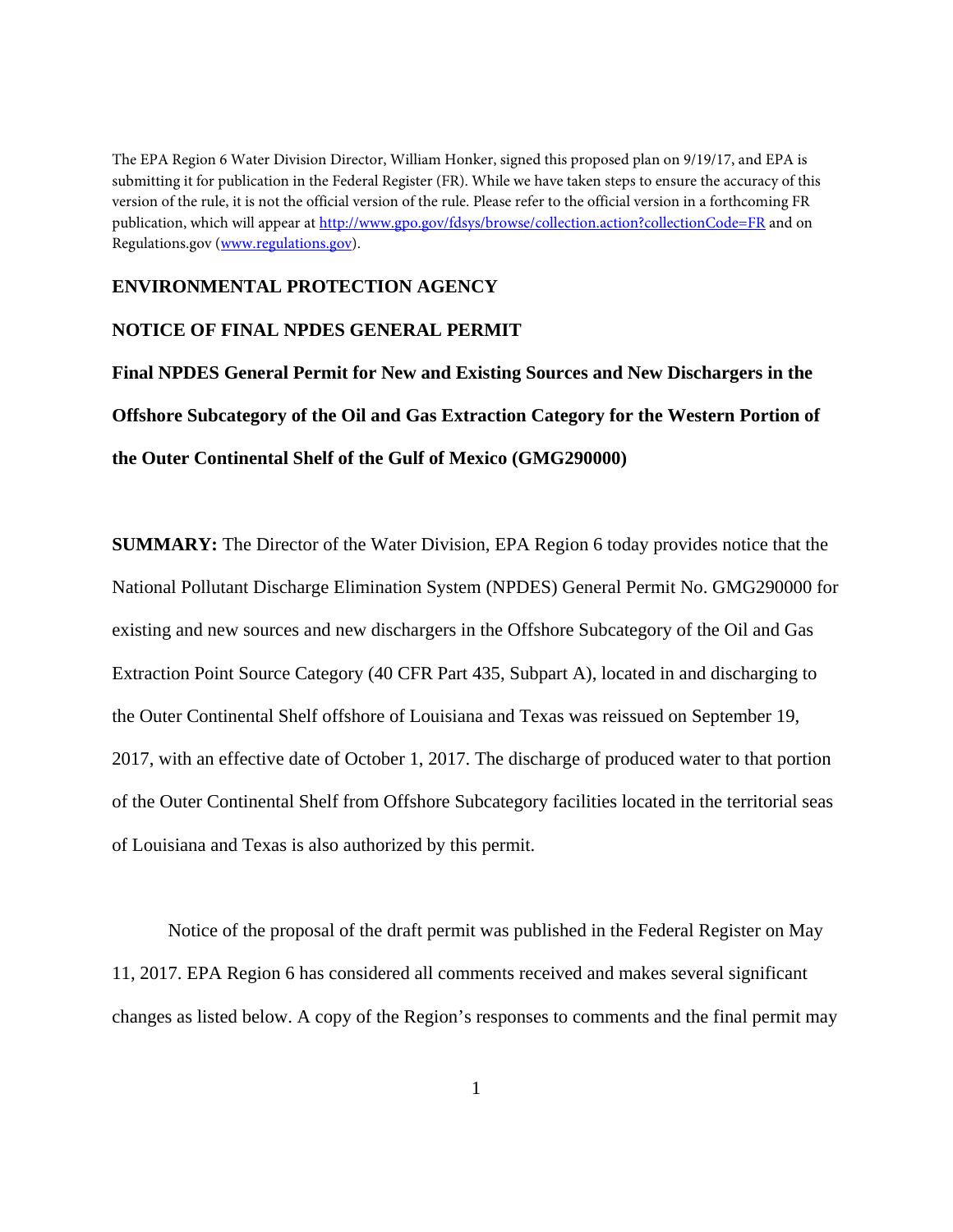be found online from the *Federal eRulemaking Portal: http://www.regulations.gov* with Docket ID No EPA-R6-OW-2017-0217. Significant changes include:

- 1. An operator is not required to file eNOI 24-hour in advance to obtain permit coverage;
- 2. An operator has up to one year after termination of lease ownership to file a Notice of Termination (NOT);
- 3. In a case-by-case circumstance, the primary operator may require day-to-day or vessel operators to file their own eNOIs for dual coverages;
- 4. Drilling vessels performing jobs within the same lease block may file one NOI for coverage;
- 5. Bridged facilities may file one eNOI;
- 6. In the event the eNOI system is temporarily unavailable, a written temporary NOI filed with certification and signature is good for seven days from the day of filing, but must be followed up with an eNOI;
- 7. Existing permittees covered under the 2012 permit will be covered by this permit until April 1, 2018, with eNOIs to continue coverage due on or before that date;
- 8. An oil and grease confirmation sample shall be taken within two hours after sheen is observed from produced water discharge;
- 9. Toxicity testing frequency for produced water discharges remains the same as in the previous permit;
- 10. Existing dischargers under the 2012 permit shall commence testing schedules in the 2017 permit as of the effective day of this permit;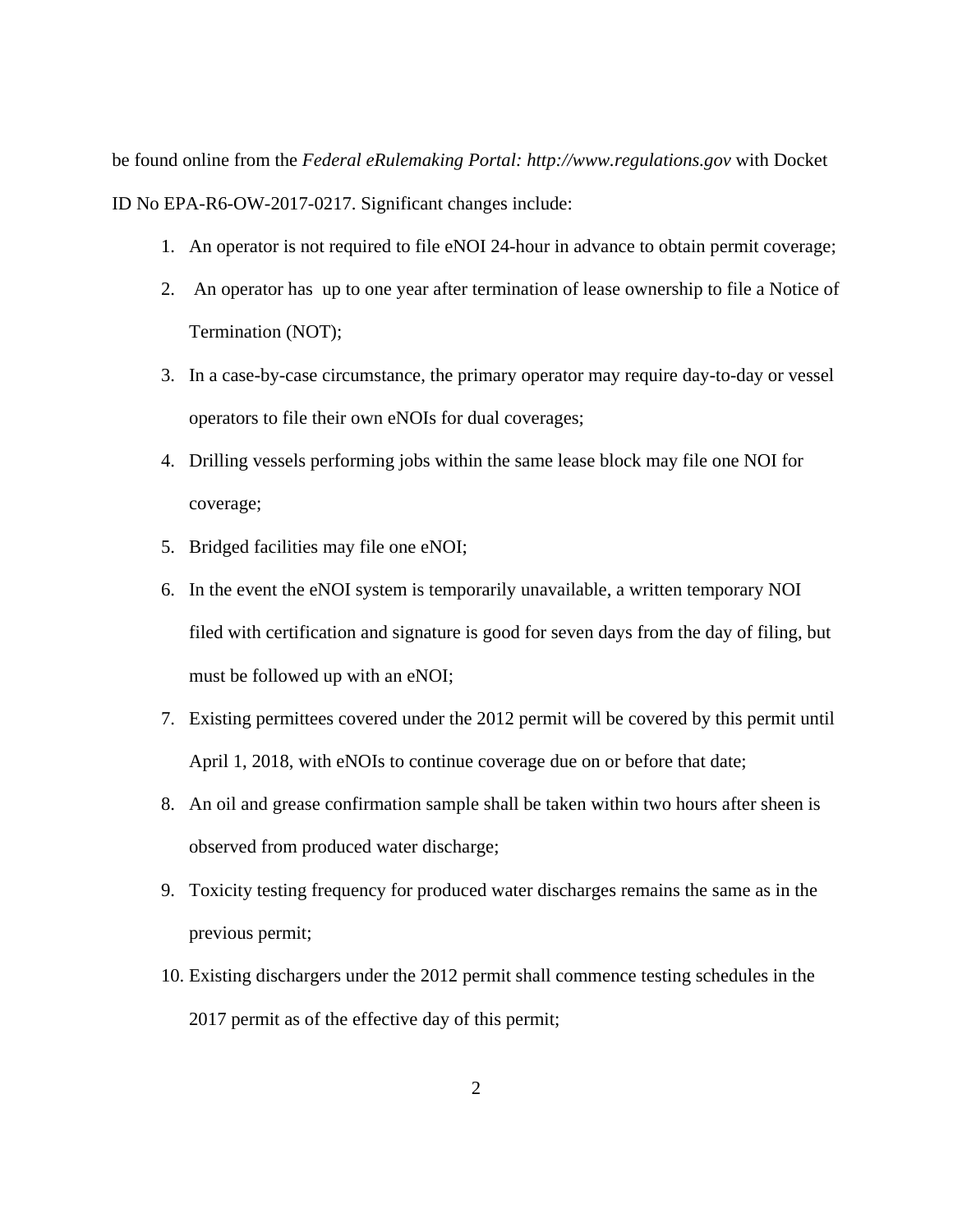- 11. Additional toxicity testing for produced water after an application of well treatment, completion or workover fluids is not required; information on these discharges will be collected as part of the well treatment, completion, and workover fluids (TCW) Studies;
- 12. The deadlines for operators to submit the Industry-wide Study Plan and the final report for well treatment, completion, and workover fluids are changed;
- 13. A condition which requires operators to flush and capture hydrate control fluids or pipeline brine contained in pipelines, umbilical, or jumpers before or at the time of abandonment is removed from the final permit;
- 14. Fixed monitoring frequency is replaced with tier-approach monitoring frequency for intake velocity through the cooling water intake structure; and
- 15. An exception to allow operators to submit SEAMAP data instead of entrainment monitoring is added.
- 16. Monitoring exception for sanitary and domestic waste discharges using approved Marine Sanitation Devices (MSDs) from previous permit was reinstated.

**DATES:** This permit was issued September 19, 2017, is effective on October 1, 2017, and expires September 30, 2022. This effective date is necessary to provide dischargers with the immediate opportunity to comply with Clean Water Act requirements in light of the expiration of the 2012 permit on September 30, 2017. In accordance with 40 CFR 23, this permit shall be considered issued for the purpose of judicial review on **[INSERT DATE 14 DAYS AFTER FR PUBLICATION DATE]**. Under section 509(b) of the CWA, judicial review of this general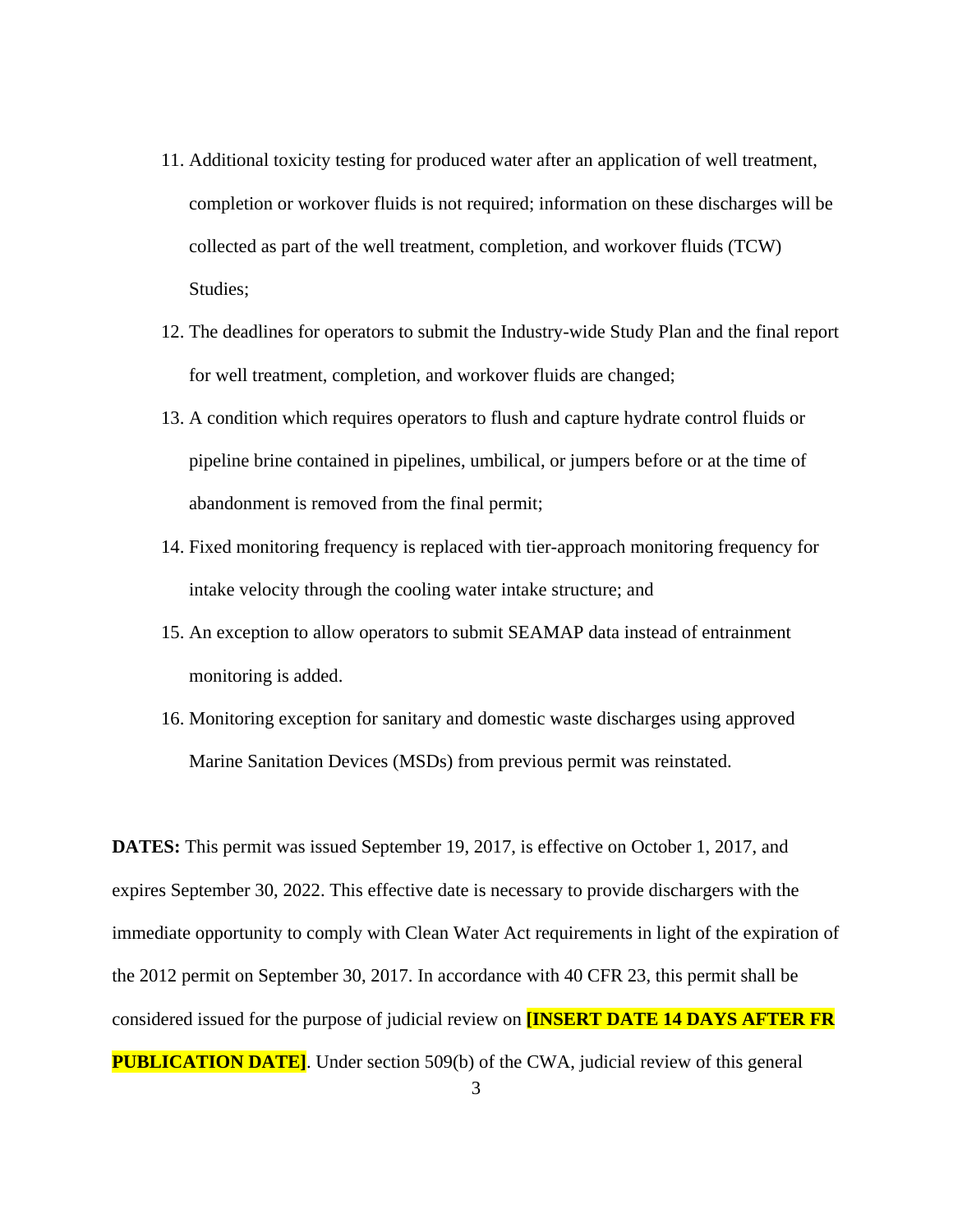permit can be held by filing a petition for review in the United States Court of Appeals within 120 days after the permit is considered issued for judicial review. Under section 509(b)(2) of the CWA, the requirements in this permit may not be challenged later in civil or criminal proceedings to enforce these requirements. In addition, this permit may not be challenged in other agency proceedings. Deadlines for submittal of notices of intent are provided in Part I.A.2 of the permit.

**FOR FURTHER INFORMATION CONTACT:** Ms. Evelyn Rosborough, Region 6, U.S. Environmental Protection Agency, 1445 Ross Avenue, Dallas, Texas 75202-2733. Telephone: (214) 665-7515. Email: rosborough.evelyn@epa.gov.

## **OTHER LEGAL REQUIREMENTS:**

**Executive Order 12866: Regulatory Planning and Review and Executive Order 13563: Improving Regulation and Regulatory Review.** 

Under Executive Order 12866 (58 FR 51735, October 4, 1993), this action is a ''significant regulatory action.'' Accordingly, EPA submitted this action to the Office of Management and Budget (OMB) for review under Executive Orders 12866 and 13563 (76 FR 3821, January 21, 2011) and any changes made in response to OMB recommendations have been documented in the docket for this action.